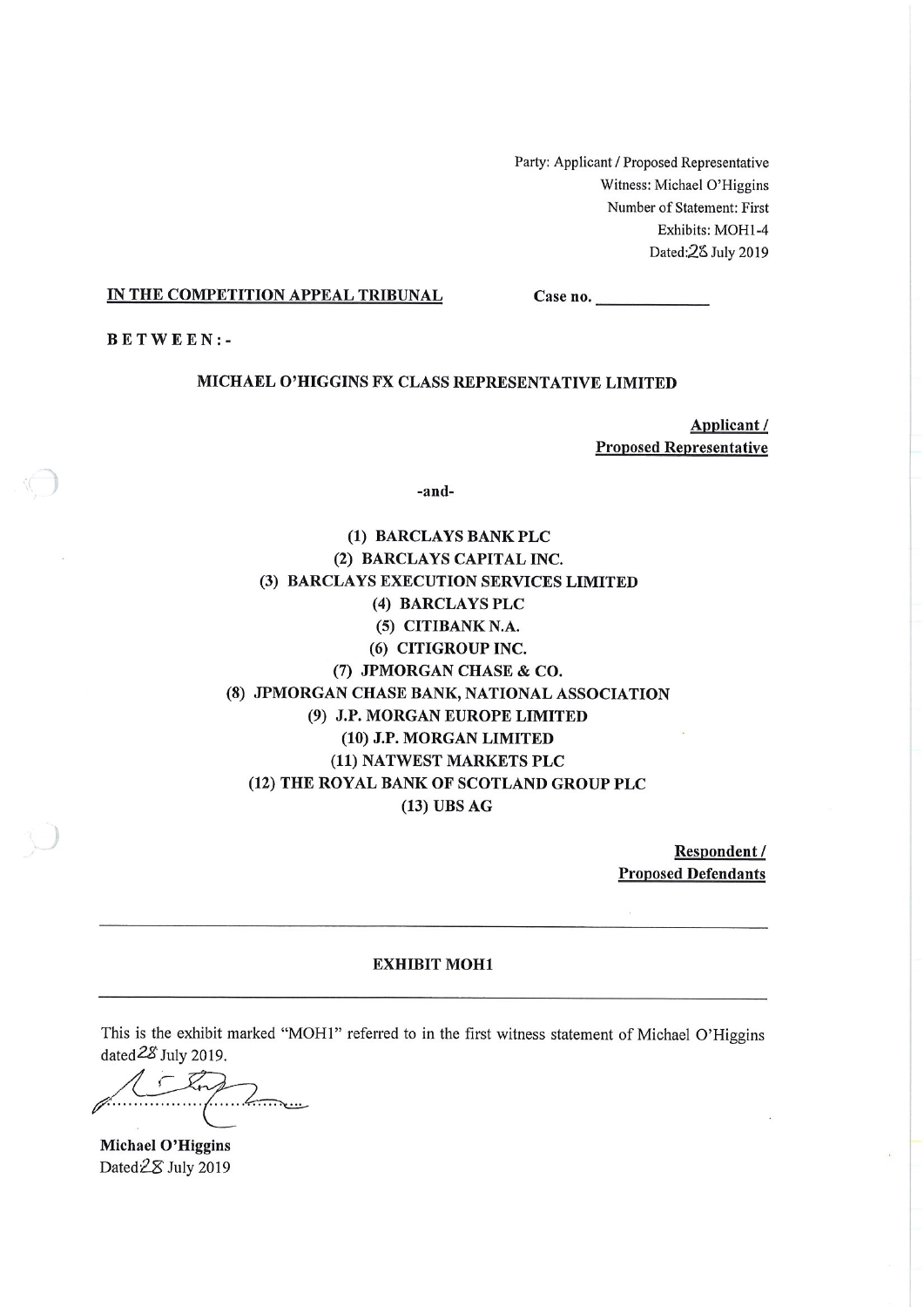**Bloomberg** 

# **Citigroup Hit Hardest as EU Fines Banks \$1.2 Billion Over FX**

 $Bv$ *Aoife White and Stephanie Bodoni*  May 16, 2019, 10:46 AM GMT+1 Updated on May 16, 2019, 3:45 PM GMT+1

- EU says traders colluded in online chats on trading strategies
- RBS, JPMorgan, Barclays, MUFG also fined; UBS escapes penalty

*Want the lowdown on European markets? In your inbox before the open, every day. Sign up here.*

Citigroup Inc., Royal Bank of Scotland Group Plc and JPMorgan Chase & Co. are among five banks that agreed to pay European Union fines totaling 1.07 billion euros (\$1.2 billion) for colluding on foreign-exchange trading strategies.

Citigroup was hit hardest with a 310.8 million-euro penalty, followed by fines of 249.2 million euros and 228.8 million euros for RBS and JPMorgan, the European Commission said in a statement on Thursday. Barclays Plc was fined 210.3 million euros and Mitsubishi UFJ Financial Group Inc. must pay nearly 70 million euros as part of the settlement with the EU's antitrust regulator.

Traders ran two cartels on online chatrooms, swapping sensitive information and trading plans that allowed them to make informed decisions to buy or sell currencies, the regulator said. Many of them knew each other, calling one chatroom on the Bloomberg terminal the "Essex Express n' the Jimmy" because all of the traders but one met on a commuter train from Essex to London. Other names for rooms were the "Three Way Banana Split" and "Semi Grumpy Old Men."

"Foreign exchange spot trading activities are one of the largest markets in the world, worth billions of euros every day," EU Competition Commissioner Margrethe Vestager said. "These cartel decisions send a clear message that the commission will not tolerate collusive behavior in any sector of the financial markets."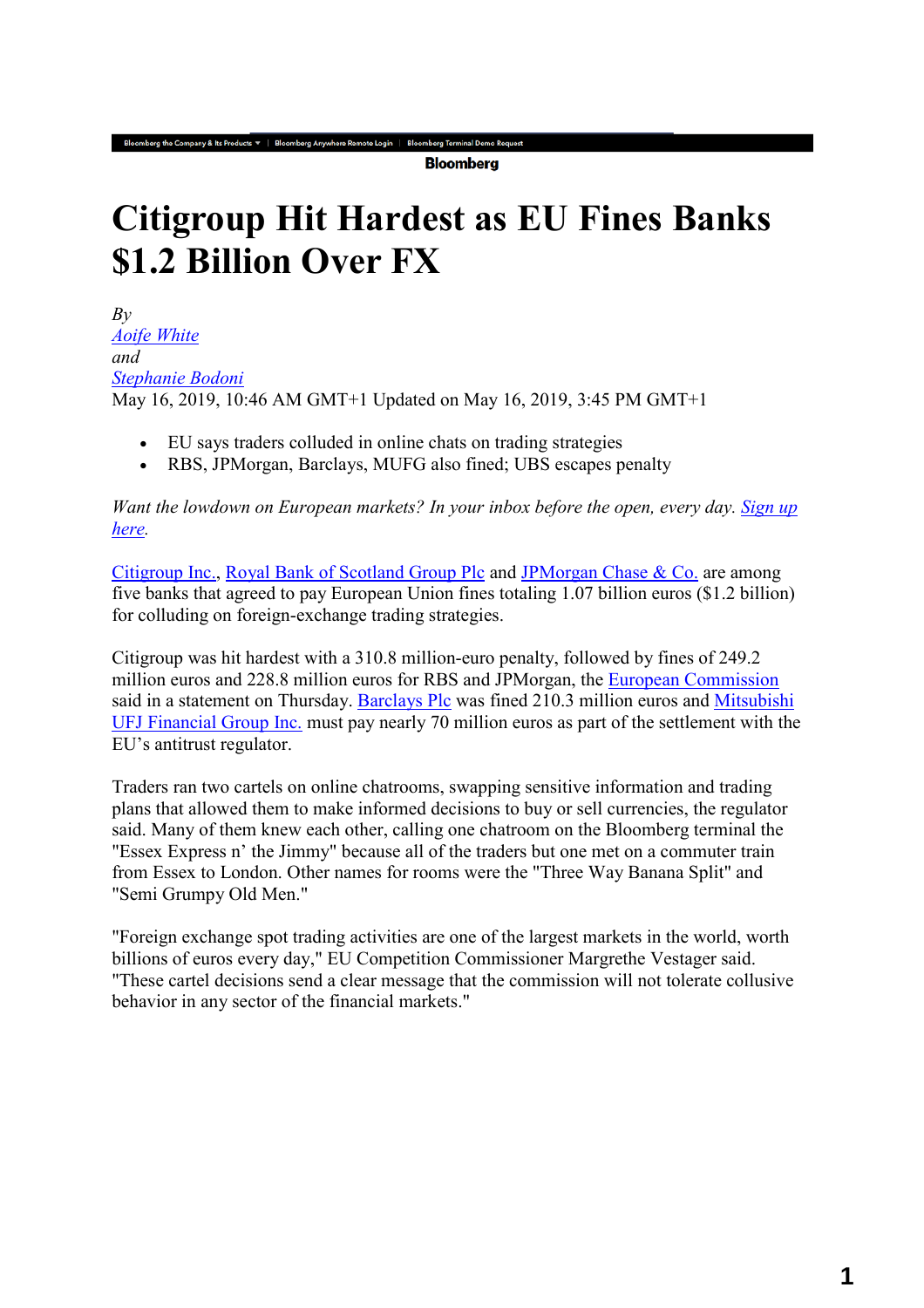#### **Currency Collusion**

Banks' penalties in European Commission FX probe (Millions of Euros)



While relatively large, the cartel fines are lower than a 1.3 billion-euro penalty for banks for rigging Euribor rates and below a record 3.8 billion-euro penalty for collusion between truckmakers.

UBS Group AG escaped a fine because it was the first to tell regulators about the collusion. The five other banks won reduced penalties by striking a settlement with the commission that won't allow them to challenge the EU's findings. Credit Suisse Group AG was separately charged by the EU over FX collusion last year. That case is part of another EU probe into possible collusion that may have taken place in another chatroom.

The Swiss bank "did not participate in any of the two infringements on which we took a decision today," commission spokesman Ricardo Cardoso told journalists in Brussels on Thursday. "The case concerning Credit Suisse is following an ordinary procedure" rather than a settlement "and this relates to an alleged infringement which may have taken place in another chatroom."

Zurich-based Credit Suisse said it "does not believe that its employees engaged in any conduct in the FX markets which violated" EU antitrust rules. The bank said it continues "to cooperate fully" with the commission "but intends to vigorously contest the substance of the allegations."

Traders' manipulation of benchmark foreign-exchange rates was exposed in 2013 Bloomberg articles, triggering regulatory probes in the U.S., the U.K. and Switzerland. More than a dozen financial institutions have paid about \$11.8 billion in fines and penalties globally, with another \$2.3 billion spent to compensate customers and investors. Former U.S. attorney general Loretta Lynch in 2015 said the banks engaged in a "brazen display of collusion" to game markets.

"Today's fine is a further reminder of how badly the bank lost its way in the past and we absolutely condemn the behavior of those responsible," RBS said in an emailed statement. "This kind of behavior has no place at the bank we are today; our culture and controls have changed fundamentally during the past ten years."

JPMorgan said the bank is "pleased to resolve this historical matter, which relates to the conduct of one former employee" and has now "made significant control improvements."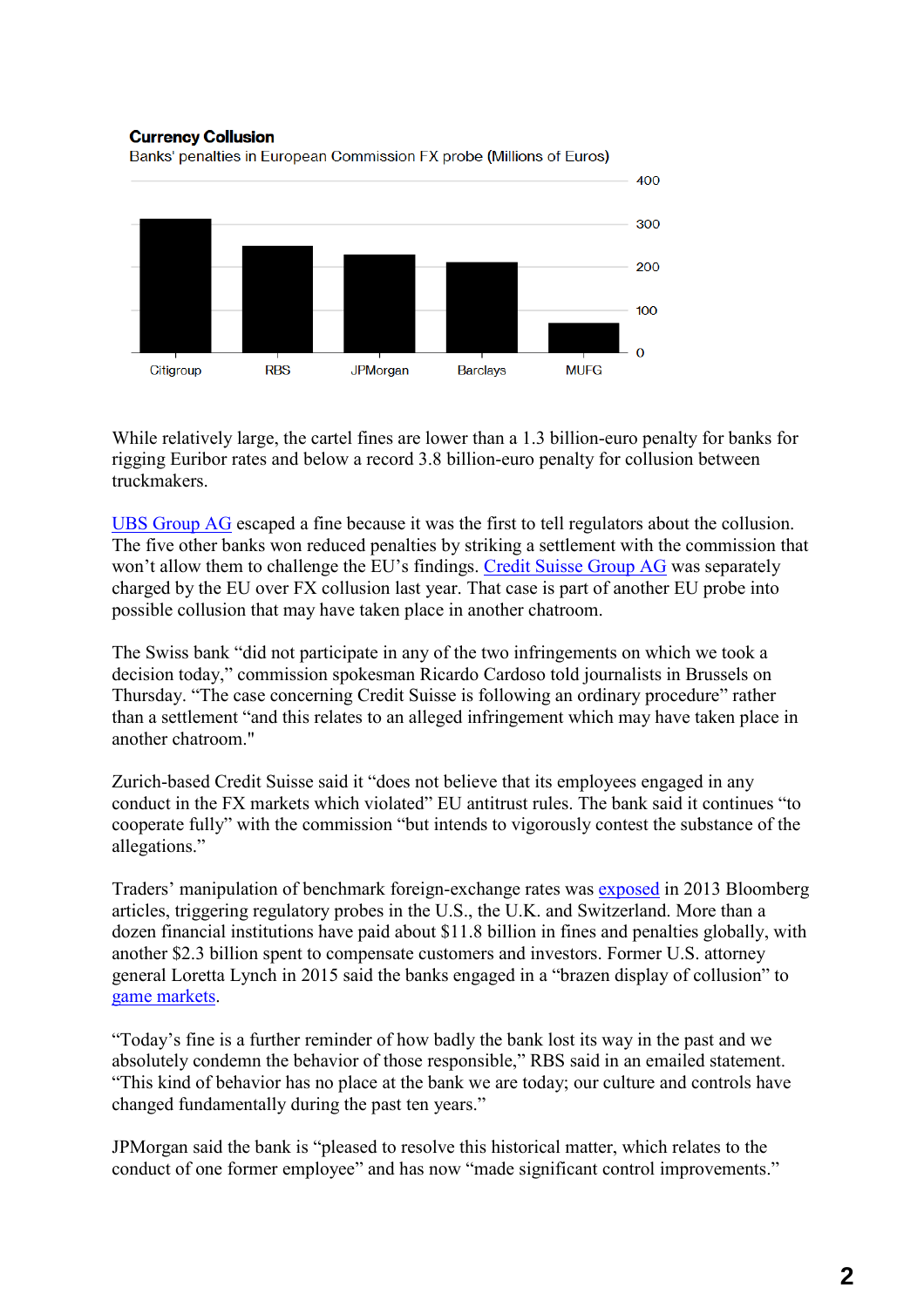MUFG is "committed to ensuring integrity and compliance with the regulatory authorities in every jurisdiction in which we operate, and have taken a number of measures to prevent this occurring again," the bank said in a statement. Citigroup and Barclays declined to comment.

The fines for Barclays and RBS are covered by the two British banks' existing provisions and in line with expectations, according to Edward Firth, an analyst with Keefe, Bruyette & Woods in London.

The effects of the EU decision on banks will be "relatively mild, because the fines aren't huge," said Aitor Ortiz, an analyst at Bloomberg Intelligence. Referring to the third probe involving Credit Suisse, he said "we may still have to wait another year" to see the decision, because the bank has refused to join a settlement that would grant lower fines.

Traders exchanged information about outstanding customers' orders, bid-ask spreads, their open-risk positions and details of current or planned trading activities. They would sometimes agree to "stand down" or stop a trading activity to avoid interfering with another trader in the group. They traded 11 currencies, including the euro, the U.S. dollar, the British pound and the Japanese yen.

## FX Riggers Rode the 'Essex Express;' Split Bananas Three Ways

While the U.S. has won guilty pleas from JPMorgan, Citigroup, RBS and Barclays, three British traders in a group known as "The Cartel" were acquitted by a U.S. federal court last year of using a chatroom to coordinate trades and manipulate prices on the spot exchange rate for euros and U.S. dollars.

The EU is continuing to investigate banks for possible EU antitrust violations.

Deutsche Bank AG, Credit Suisse and Credit Agricole SA are targeted by an EU probe into a suspected cartel for trading of U.S. dollar supra-sovereign, sovereign and agency bonds via online chatrooms between 2009 and 2015.

Eight banks are the focus of yet another EU probe looking at the trading of eurozone sovereign bonds from 2007 to 2012. UniCredit SpA said it faces a possible fine from the eurozone probe. RBS is also one of the banks being probed, a person said in February.

The EU regulator is also looking at "potential coordination in options trading" in the FX market, HSBC Holdings Plc said in its annual report in February. HSBC received questions from regulators in October and the investigation is at an early stage, it said.

*— With assistance by Donal Griffin, Patrick Winters, and Viren Vaghela*

(Updates with background on EU probe involving Credit Suisse, and bank statement starting in seventh paragraph.)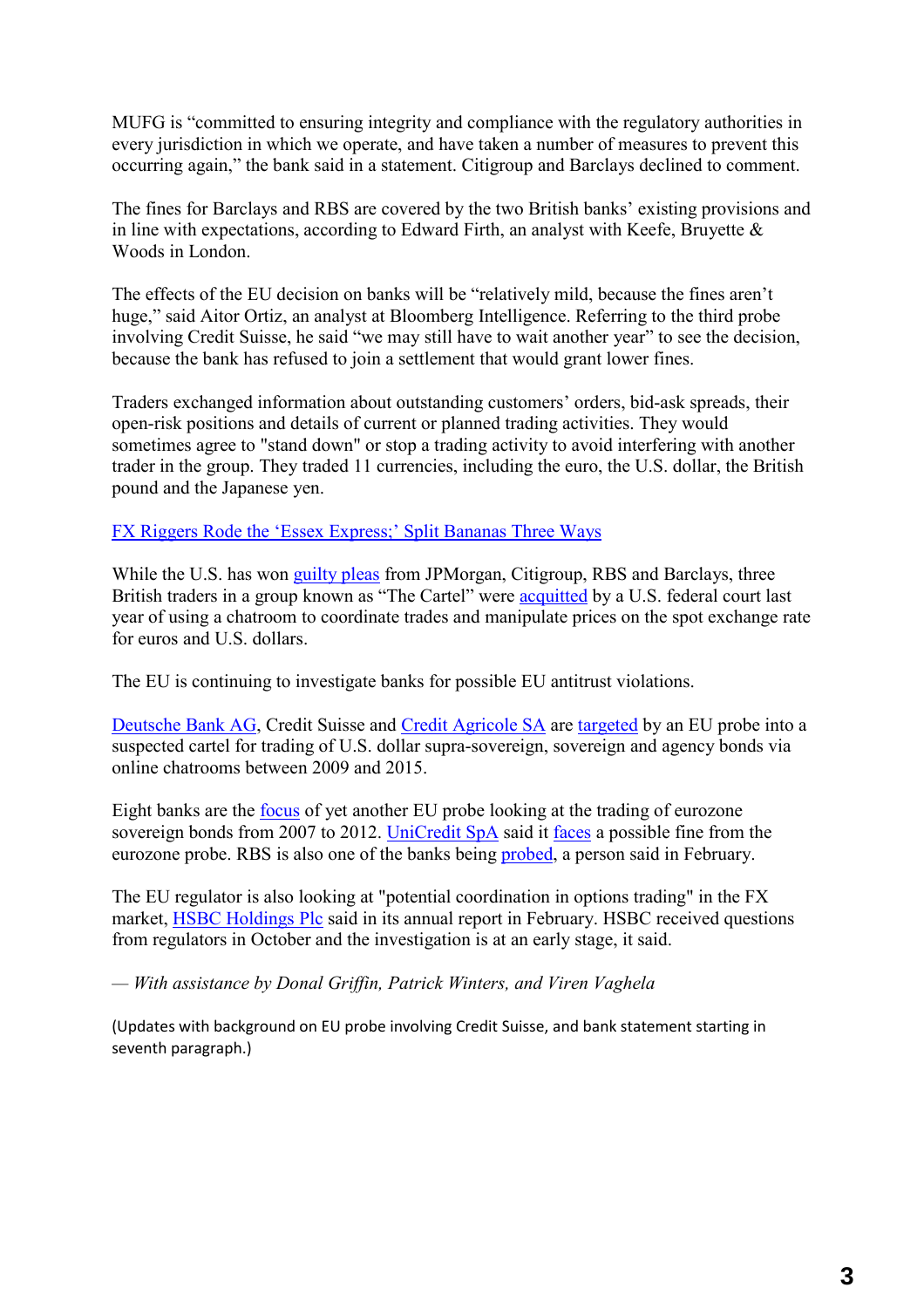#### **Forex trading probes**

#### EU fines five banks €1bn over foreign exchange cartel

Traders at RBS, Barclays, Citi, JPMorgan and MUFG used chat rooms to rig forex spot trading



Citigroup will kick of the US bank earnings season on Monday, closely watched by traders in New York for signs of what changing interest rate expectations mean for the sector. Photographer: Michael Nagle/Bloomberg © Bloomberg

Rochelle Toplensky in Brussels, Stephen Morris and Eya Szalay in London MAY 16, 2019

Barclays, Citigroup, Royal Bank of Scotland, JPMorgan and Japan's MUFG have been fined more than €1bn by the EU's competition watchdog for rigging the multitrillion-dollar foreign exchange market after the last financial crash.

The conclusion of the five-year European investigation into benchmark currency rate manipulation is the latest in a scandal that shocked the banking industry when allegations first surfaced in 2013. Since then, more than a dozen financial institutions have paid almost \$12bn in fines around the world.

The EU probe identified two separate cartels of traders — dubbed the "Three Way Banana Split" and "Essex Express" — that used online chat rooms to share information about customers' orders, prices and other trading activities in order to manipulate the spot currency markets. Most of the traders knew each other on a personal basis, according to the European Commission, also using other chat rooms such as the "Semi-Grumpy Old Men".

Citigroup was hit with the biggest fine of  $\epsilon_{311m}$ , followed by RBS with  $\epsilon_{249m}$ , JPMorgan at €229m, Barclays at €210m and MUFG with €70m. UBS also participated but avoided a €285m fine as it was the first to alert the EU to the cartels. The other banks settled the charges, and all but MUFG also applied for leniency which reduced fines by between 10 and 50 per cent.

The decision will clear the way for civil suits in the region, with law firm Scott and Scott poised to launch the European leg of a US class-action lawsuit that resulted in a \$2.3bn settlement with 15 banks.

## These cartel decisions send a clear message that the commission will not tolerate collusive behaviour in any sector of the financial markets

Margrethe Vestager, European competition commissioner

The market-rigging activity took place between 2007 and 2013, and involved 11 currencies, including the euro, pound and dollar. The information shared by traders "enabled them to make informed market decisions on whether to sell or buy the currencies they had in their portfolios and when. Occasionally, these information exchanges also allowed the traders to identify opportunities for co-ordination," said the EU.

The EU said there was another investigation involving Credit Suisse regarding "an alleged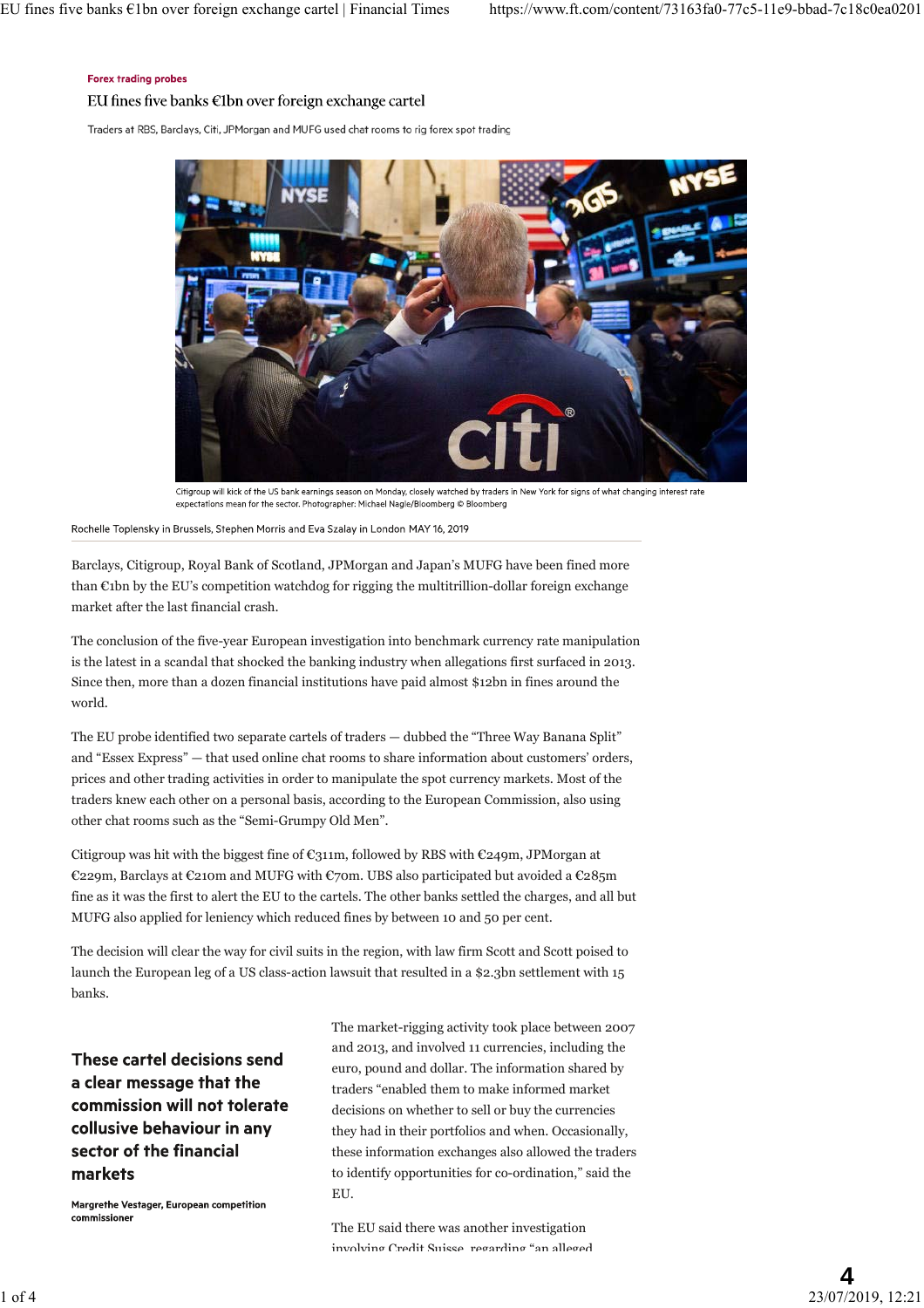infringement which may have taken place in another chatroom" but it declined to provide any further details.

Credit Suisse said it "does not believe that its employees engaged in any conduct in the FX markets which violated the European Union's competition rules". It added that it was co-operating with the EU investigation "but intends to vigorously contest the substance of the allegations".

"Foreign exchange spot-trading activities are one of the largest markets in the world, worth billions of euros every day," said Margrethe Vestager, European competition commissioner. "These cartel decisions send a clear message that the commission will not tolerate collusive behaviour in any sector of the financial markets."

JPMorgan said: "We are pleased to resolve this historical matter, which relates to the conduct of one former employee. We have since made significant control improvements."

Barclays declined to comment. The British bank took a £240m provision related to the forex probe at the end of 2017, according to a filing.

RBS acknowledged the conclusion of the investigation and said its €249m fine was "fully covered by existing provisions". It added that it was co-operating with other unnamed authorities on further, similar probes into past misconduct in currency trading and could face more "material" penalties and consequences.

Lawyers for investors in the US civil case have been waiting for the ruling to launch the European leg of claims. David Scott, managing partner of Scott and Scott, the co-lead on the US class-action claim, said European investors remained uncompensated.

Belinda Hollway, a Scott and Scott partner, said: "We've been waiting for this step before initiating a recovery action. Our firm will be working to recoup losses suffered by non-US pension funds, asset managers, insurance companies and multinational corporations, among others, as a result of the banks' wrongdoing."

In December, law firm Quinn Emanuel filed a claim for damages in London in a 200-page document against RBS, UBS, HSBC, Barclays, Citigroup and JPMorgan, alleging that they manipulated the currencies markets, according to Boris Bronfentrinker, a partner at the law firm.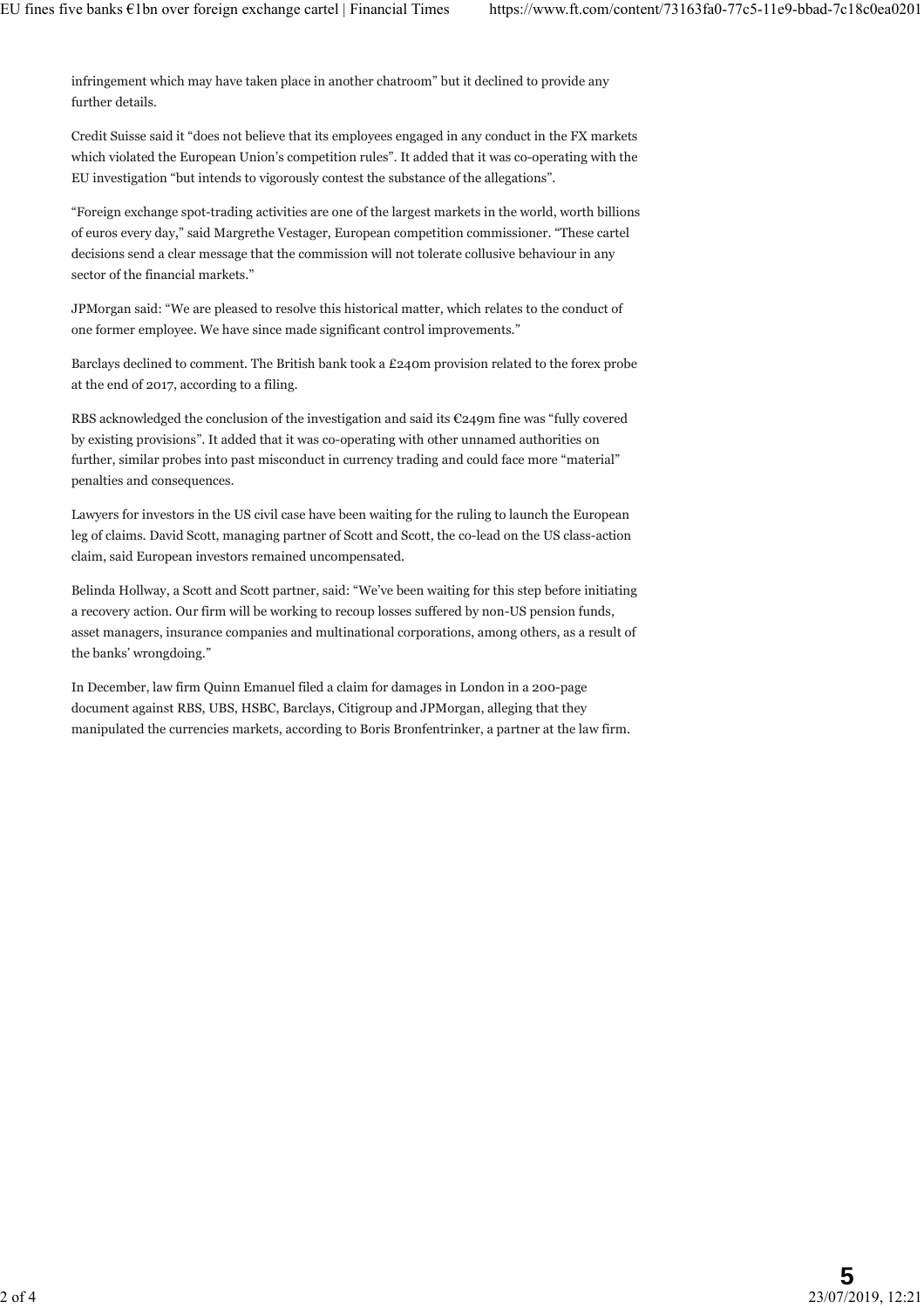## **Litany of FX litigation**



© Reuters

#### **JUNE 2013**

Press reports emerge of collusion and manipulation of the 4pm WM/R benchmark

#### **NOVEMBER 2014**

UK's Financial Conduct Authority fines Citi, JPMorgan, HSBC, Royal Bank of Scotland and UBS a total of \$1.7bn. The Commodity Futures Trading Commission levies a \$1.4bn penalty on the same banks

The Office of the Comptroller of the Currency fines Citi and JPMorgan \$700m

Swiss regulator FINMA issues a \$138m penalty to UBS

#### **MAY 2015**

The US Department of Justice agrees guilty pleas with Citicorp, JPMorgan, Barclays, Royal Bank of Scotland and UBS for a total fine of \$2.7bn

The US Federal Reserve fines UBS, Barclays, Citi, JPMorgan, RBS and Bank of America a total of \$1.8bn

#### **JUNE 2015**

The New York Department of Financial Services issues a penalty of \$205m to Deutsche Bank

#### **NOVEMBER 2015**

The New York Department of Financial Services fines Barclays an additional \$150m

#### **MAY 2017**

The New York Department of Financial Services fines BNP Paribas \$350m

#### **JULY 2017**

The US Federal Reserve Board fines BNP Paribas \$246m

#### **NOVEMBER 2017**

The New York Department of Financial Services fines Credit Suisse to the tune of \$135m

#### **JUNE 2018**

The New York Department of Financial Services fines Deutsche Bank \$205m

#### FEBRUARY 2019

The New York Department of Financial Services fines Standard Chartered \$40m